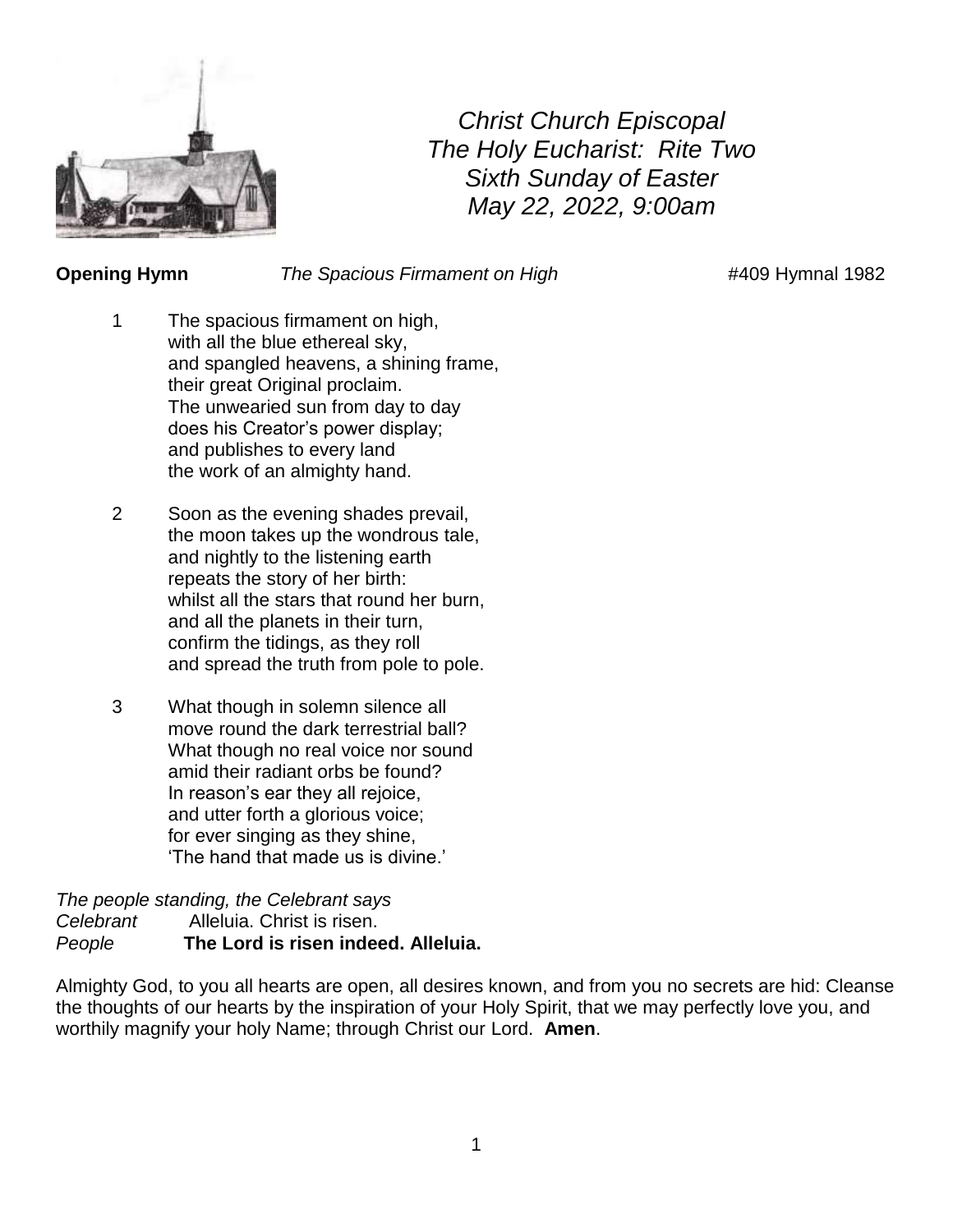1 He is risen, he is risen! Tell it out with joyful voice: he has burst his three days' prison; let the whole wide earth rejoice: death is conquered, we are free, Christ has won the victory.

### **The Collect of the Day**

*Celebrant* The Lord be with you. *People* **And also with you.** *Celebrant* Let us pray.

O God, you have prepared for those who love you such good things as surpass our understanding: Pour into our hearts such love towards you, that we, loving you in all things and above all things, may obtain your promises, which exceed all that we can desire; through Jesus Christ our Lord, who lives and reigns with you and the Holy Spirit, one God, for ever and ever. **Amen***.*

## **The Lessons**

## **A Reading from the Book of Acts<sup>1</sup>**

During the night Paul had a vision: there stood a man of Macedonia pleading with him and saying, "Come over to Macedonia and help us." When he had seen the vision, we immediately tried to cross over to Macedonia, being convinced that God had called us to proclaim the good news to them.

We set sail from Troas and took a straight course to Samothrace, the following day to Neapolis, and from there to Philippi, which is a leading city of the district of Macedonia and a Roman colony. We remained in this city for some days. On the sabbath day we went outside the gate by the river, where we supposed there was a place of prayer; and we sat down and spoke to the women who had gathered there. A certain woman named Lydia, a worshiper of God, was listening to us; she was from the city of Thyatira and a dealer in purple cloth. The Lord opened her heart to listen eagerly to what was said by Paul. When she and her household were baptized, she urged us, saying, "If you have judged me to be faithful to the Lord, come and stay at my home." And she prevailed upon us.

The Word of the Lord. *People* **Thanks be to God.**

 $\overline{a}$ 

<sup>1</sup> Acts 16:9-15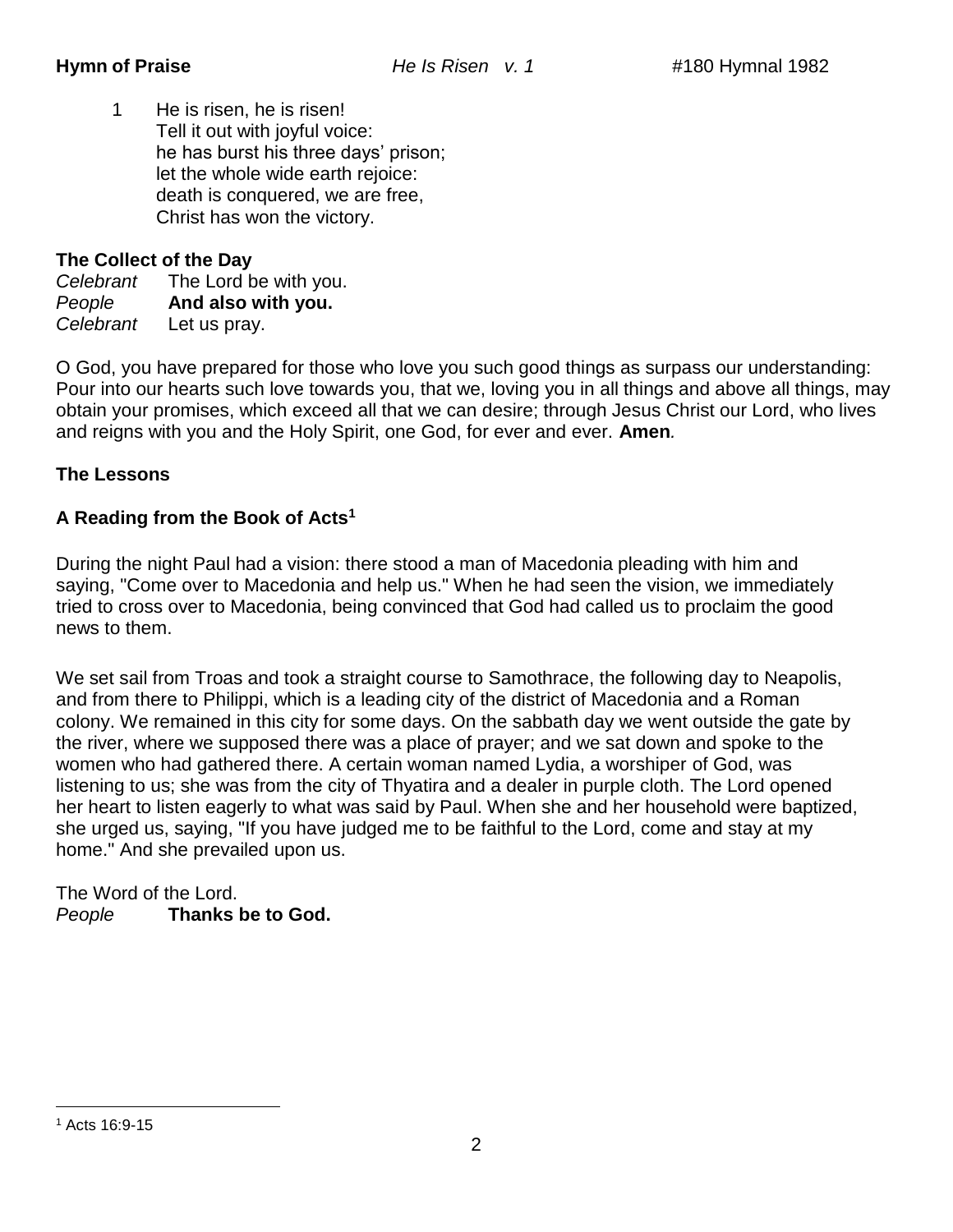## **Psalm 67**

## *Deus misereatur*

- 1 May God be merciful to us and bless us, \* show us the light of his countenance and come to us.
- 2 Let your ways be known upon earth, \* your saving health among all nations.
- 3 Let the peoples praise you, O God; \* let all the peoples praise you.
- 4 Let the nations be glad and sing for joy, \* for you judge the peoples with equity and guide all the nations upon earth.
- 5 Let the peoples praise you, O God; \* let all the peoples praise you.
- 6 The earth has brought forth her increase; \* may God, our own God, give us his blessing.
- 7 May God give us his blessing, \* and may all the ends of the earth stand in awe of him.

## **A Reading from the Book of Revelation**<sup>2</sup>

In the spirit the angel carried me away to a great, high mountain and showed me the holy city Jerusalem coming down out of heaven from God.

I saw no temple in the city, for its temple is the Lord God the Almighty and the Lamb. And the city has no need of sun or moon to shine on it, for the glory of God is its light, and its lamp is the Lamb. The nations will walk by its light, and the kings of the earth will bring their glory into it. Its gates will never be shut by day-- and there will be no night there. People will bring into it the glory and the honor of the nations. But nothing unclean will enter it, nor anyone who practices abomination or falsehood, but only those who are written in the Lamb's book of life.

Then the angel showed me the river of the water of life, bright as crystal, flowing from the throne of God and of the Lamb through the middle of the street of the city. On either side of the river is the tree of life with its twelve kinds of fruit, producing its fruit each month; and the leaves of the tree are for the healing of the nations. Nothing accursed will be found there any more. But the throne of God and of the Lamb will be in it, and his servants will worship him; they will see his face, and his name will be on their foreheads. And there will be no more night; they need no light of lamp or sun, for the Lord God will be their light, and they will reign forever and ever.

The Word of the Lord. **Thanks be to God.**

 $\overline{a}$ 

<sup>2</sup> Revelation 21:10, 22-22:5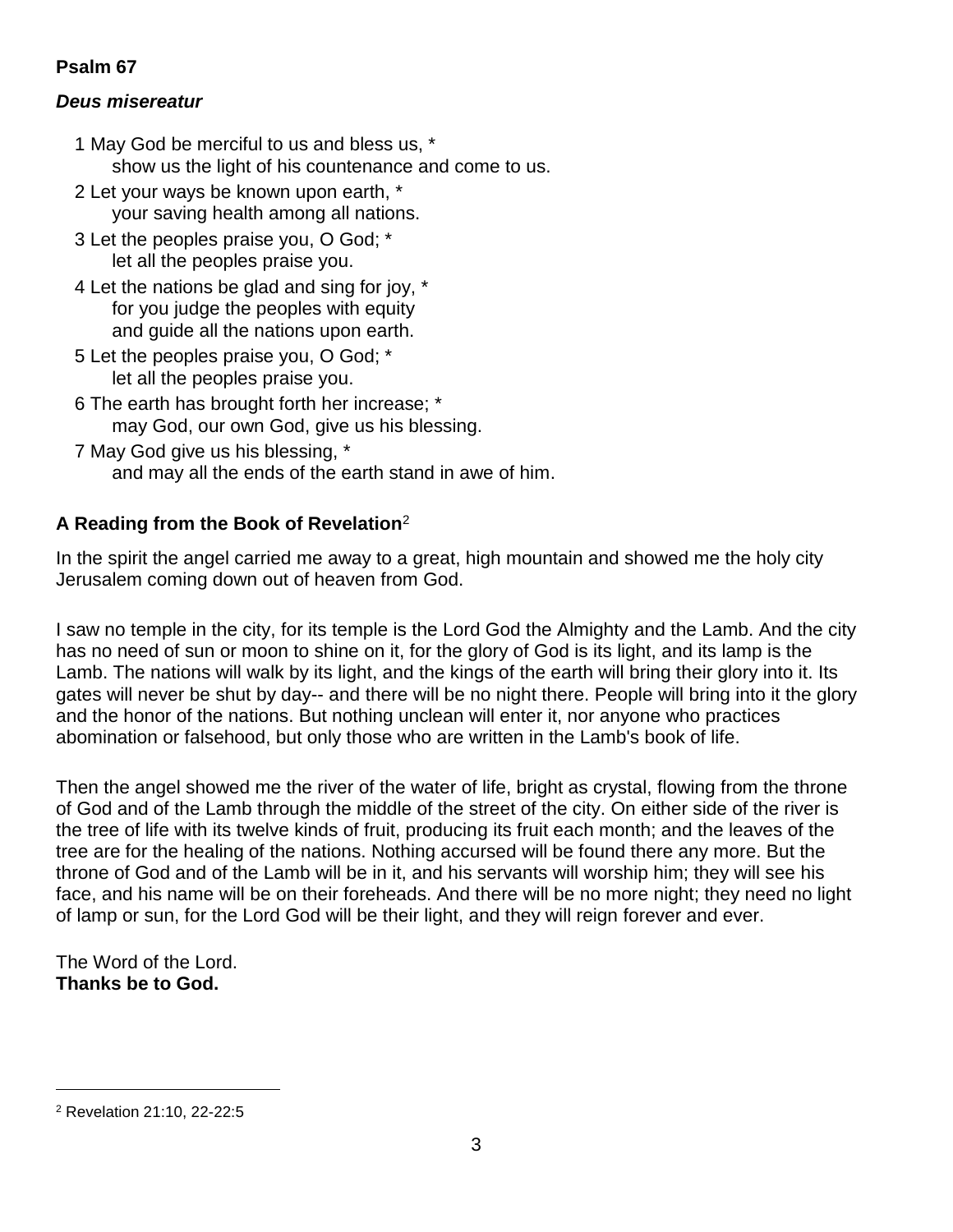- 1 Christ is the world's true Light, its Captain of salvation, the Daystar clear and bright of every race and nation; new life, new hope awakes, for all who own his sway: freedom her bondage breaks, and night is turned to day.
- 2 In Christ all races meet, their ancient feuds forgetting, the whole round world complete, from sunrise to its setting: when Christ is throned as Lord all shall forsake their fear, to ploughshare beat the sword, to pruning-hook the spear.
- 3 One Lord, in one great Name unite us all who own thee; cast out our pride and shame that hinder to enthrone thee; the world has waited long, has travailed long in pain; to heal its ancient wrong, come, Prince of Peace, and reign.

*Then, all standing, the Deacon or a Priest reads the Gospel, first saying*

The Holy Gospel of our Lord Jesus Christ According to **John**<sup>3</sup> *People* **Glory to you, Lord Christ.**

After Jesus healed the son of the official in Capernaum, there was a festival of the Jews, and Jesus went up to Jerusalem.

Now in Jerusalem by the Sheep Gate there is a pool, called in Hebrew Beth-zatha, which has five porticoes. In these lay many invalids -- blind, lame, and paralyzed. One man was there who had been ill for thirty-eight years. When Jesus saw him lying there and knew that he had been there a long time, he said to him, "Do you want to be made well?" The sick man answered him, "Sir, I have no one to put me into the pool when the water is stirred up; and while I am making my way, someone else steps down ahead of me." Jesus said to him, "Stand up, take your mat and walk." At once the man was made well, and he took up his mat and began to walk. Now that day was a sabbath.

 $\overline{a}$ <sup>3</sup> John 5:1-9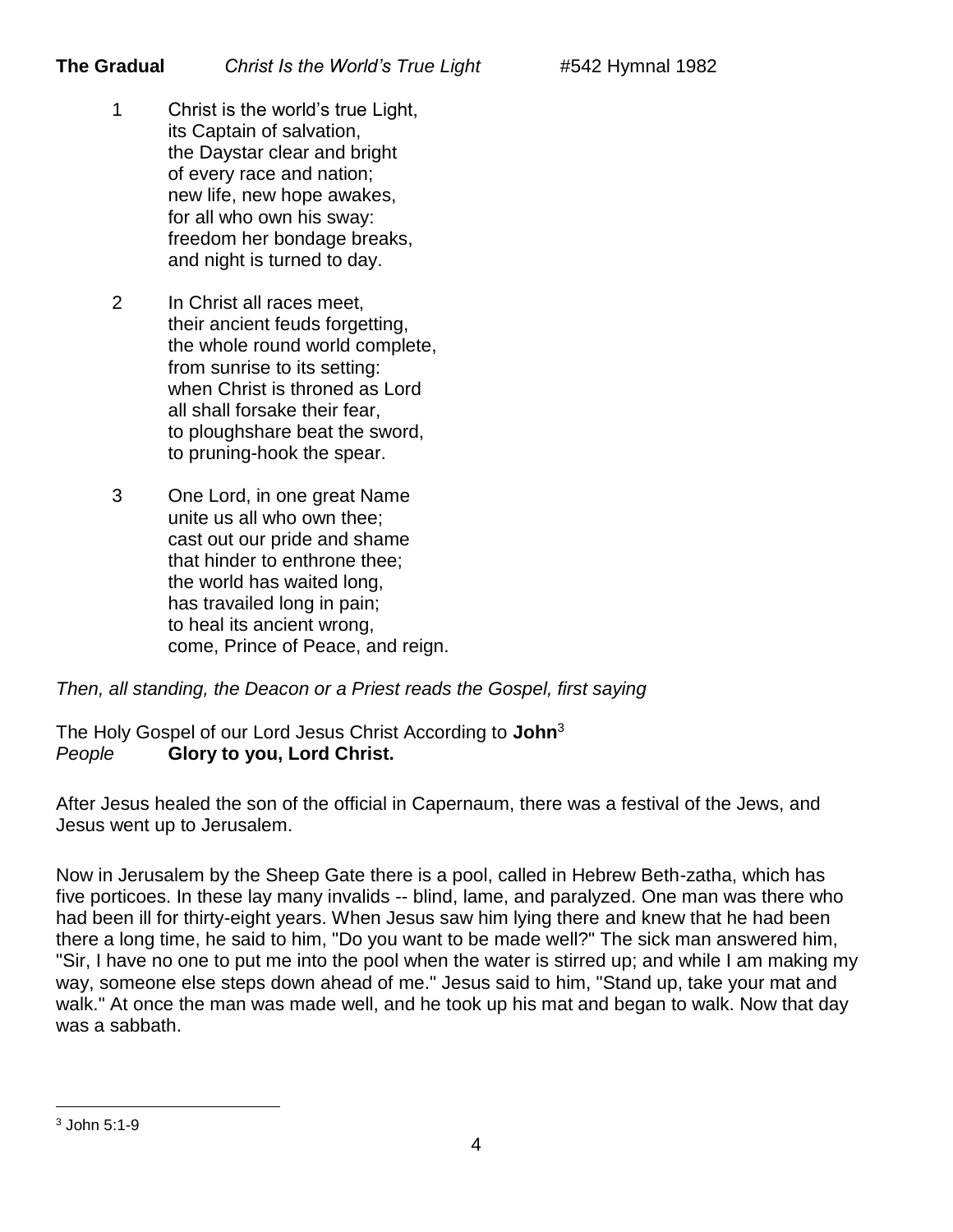The Gospel of the Lord. *People* **Praise to you, Lord Christ.**

*On Sundays and other Major Feasts there follows, all standing* **The Nicene Creed**

We believe in one God, the Father, the Almighty, maker of heaven and earth, of all that is, seen and unseen.

We believe in one Lord, Jesus Christ, the only Son of God, eternally begotten of the Father, God from God, Light from Light, true God from true God, begotten, not made, of one Being with the Father. Through him all things were made. For us and for our salvation he came down from heaven: by the power of the Holy Spirit he became incarnate from the Virgin Mary, and was made man. For our sake he was crucified under Pontius Pilate; he suffered death and was buried. On the third day he rose again in accordance with the Scriptures; he ascended into heaven and is seated at the right hand of the Father. He will come again in glory to judge the living and the dead, and his kingdom will have no end. We believe in the Holy Spirit, the Lord, the giver of life, who proceeds from the Father and the Son. With the Father and the Son he is worshiped and glorified. He has spoken through the Prophets. We believe in one holy catholic and apostolic Church. We acknowledge one baptism for the forgiveness of sins.

We look for the resurrection of the dead.

and the life of the world to come. Amen.

#### **The Prayers of the People: Form III**

*The Leader and People pray responsively*

Father we pray for your Holy Catholic Church. In the Anglican cycle of Prayer we pray for the Church of the Province of South East Asia. In the Diocesan cycle of prayer we pray for Parishes of the Merrimack Valley Deanery including Grace Church of Lawrence, Esperanza Academy of Lawrence,

**The Sermon** The Rev. Donna Foughty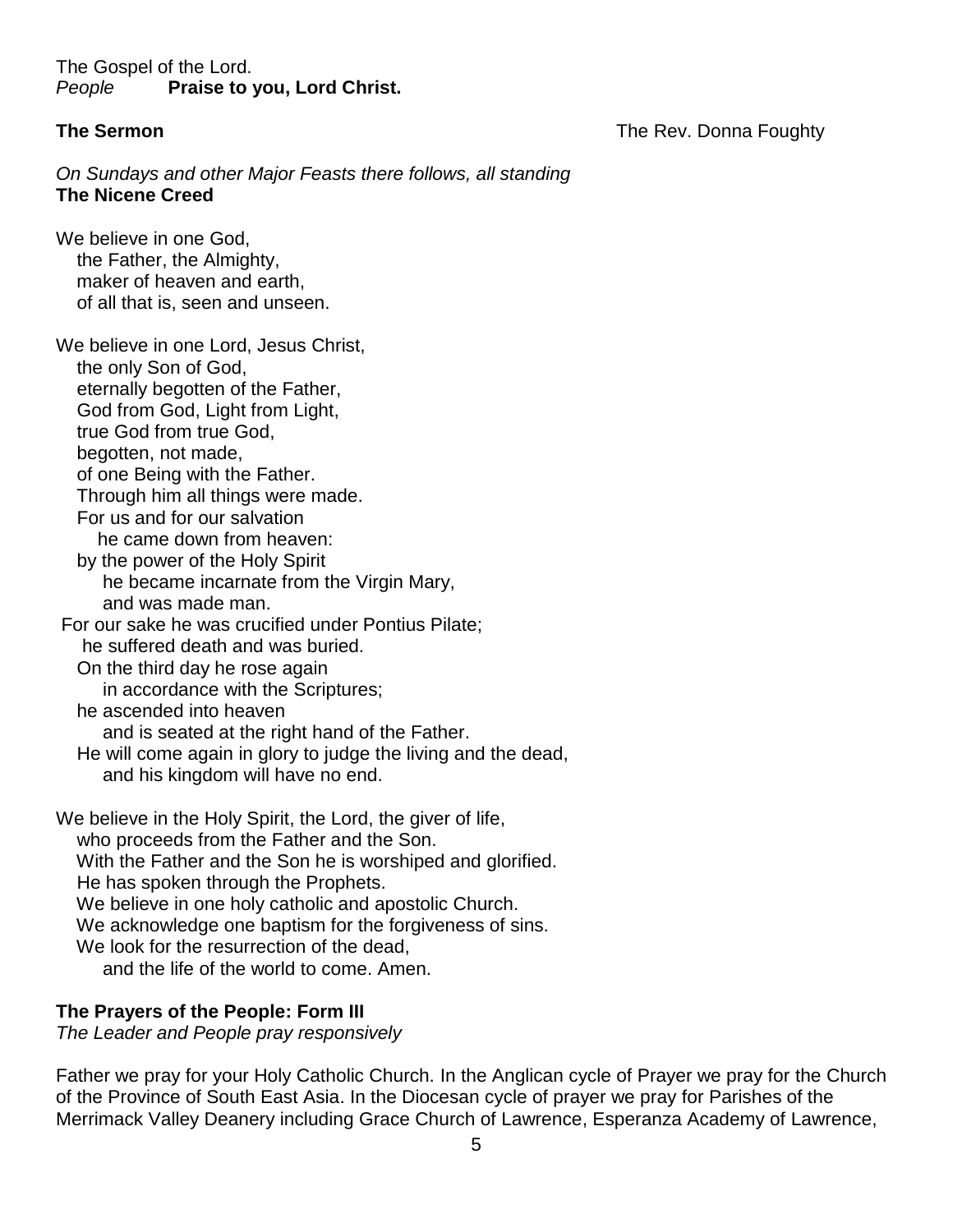St. Anne's Church of Lowell, St. John's Church of Lowell, and in Congregations – the Lectors, Worship Leaders, Eucharistic Ministers and Visitors. **That we all may be one.**

Grant that every member of the Church may truly and humbly serve you; **That your Name may be glorified by all people.**

We pray for our bishops, Justin Archbishop of Canterbury, Michael our presiding bishop, our bishops Alan and Gayle, and for all bishops, priests, and deacons; **That they may be faithful ministers of your Word and Sacraments.**

We pray for our president, Joe, our vice president, Kamala, and our Congress. We pray for all who govern and hold authority in the nations of the world that they may all promote peace and unity among all people;

#### **That there may be justice and peace on the earth.**

Give us grace to do your will in all that we undertake; **That our works may find favor in your sight.**

Have compassion on those who suffer from any grief or trouble. We especially pray for Anna Andolina, George Arsenault, Dan Campion, Sheila Creutz, Betty Decker, Asa Decker, Danita Gregory, Betty Hadfield, Paul Kerns, Julie Kraft, Sheila Moss-White, Melissa Rice, Ethan Salomé, Rick Strawn, Nancy Truesdale, and all those displaced, injured, or killed by war and violence. **That they may be delivered from their distress.**

Give to the departed eternal rest; we remember especially Jeanne Kingsbury, as well as all who have died as a result of violence.

#### **Let light perpetual shine upon them.**

We praise you for your saints who have entered into joy; **May we also come to share in your heavenly kingdom.**

Let us pray for our own needs and those of others. In thanksgiving we pray for those having birthdays and anniversaries this week.

*Celebrant* Praise to you, abundant God, for when we ask, you give; when we seek, you show the way. When we knock, you answer. Praise to you for your unfailing grace. Make us now your faithful people. **Amen**.

#### **The Peace**

The peace of the Lord be always with you. *People* **And also with you.**

*Please greet each other with a nod or bow following COVID protocols.*

## **The Holy Communion**

**The Great Thanksgiving** *Eucharistic Prayer A*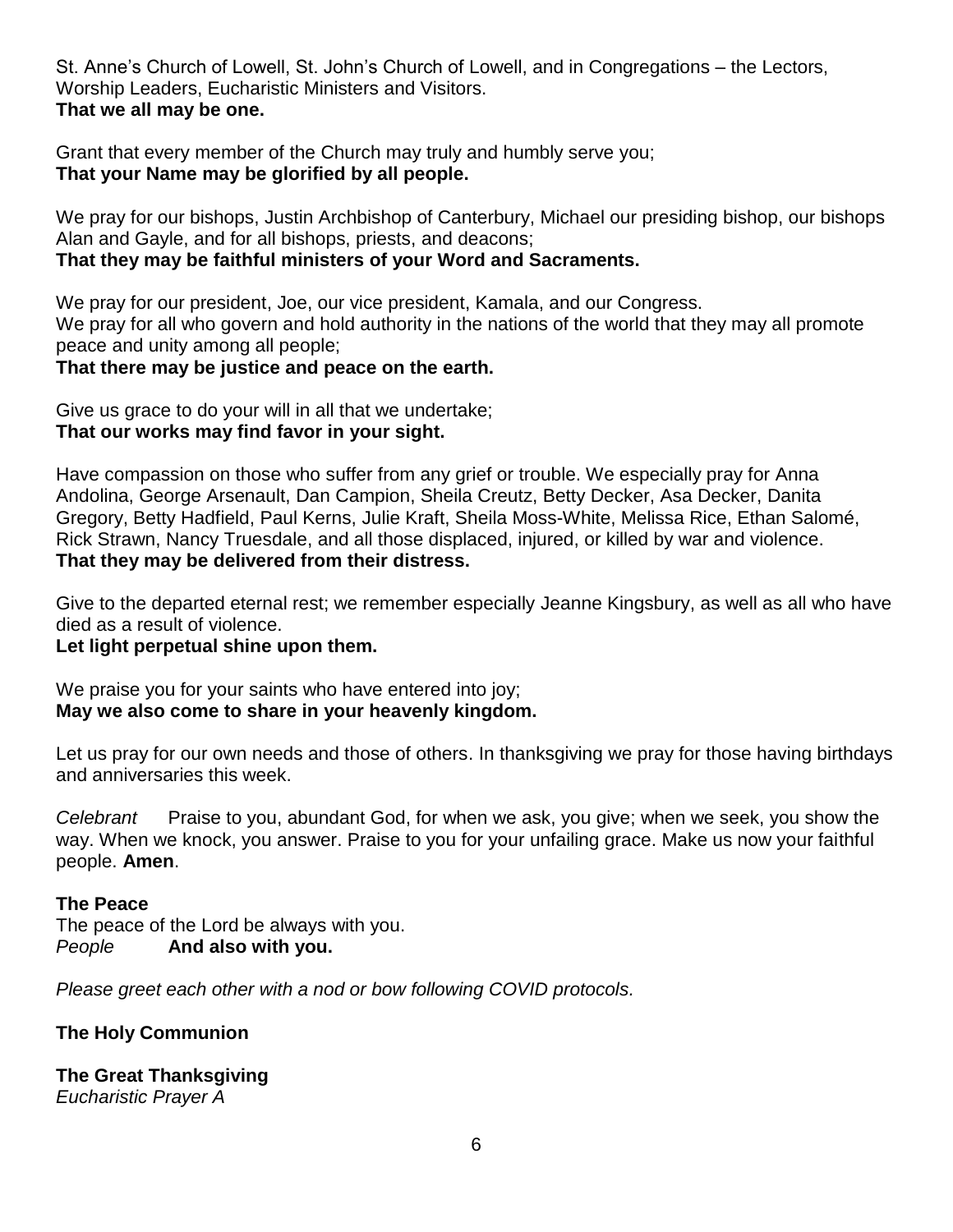| Celebrant | The Lord be with you.                      |
|-----------|--------------------------------------------|
| People    | And also with you.                         |
| Celebrant | Lift up your hearts.                       |
| People    | We lift them to the Lord.                  |
| Celebrant | Let us give thanks to the Lord our God.    |
| People    | It is right to give him thanks and praise. |

#### *Then, facing the Holy Table, the Celebrant proceeds*

It is right, and a good and joyful thing, always and everywhere to give thanks to you, Father Almighty, Creator of heaven and earth.

But chiefly are we bound to praise you for the glorious resurrection of your Son Jesus Christ our Lord; for he is the true Paschal Lamb, who was sacrificed for us, and has taken away the sin of the world. By his death he has destroyed death, and by his rising to life again he has won for us everlasting life.

Therefore we praise you, joining our voices with Angels and Archangels and with all the company of heaven, who for ever sing this hymn to proclaim the glory of your Name:

*Celebrant and People*



*The people stand or kneel.*

Holy and gracious Father: In your infinite love you made us for yourself; and, when we had fallen into sin and become subject to evil and death, you, in your mercy, sent Jesus Christ, your only and eternal Son, to share our human nature, to live and die as one of us, to reconcile us to you, the God and Father of all.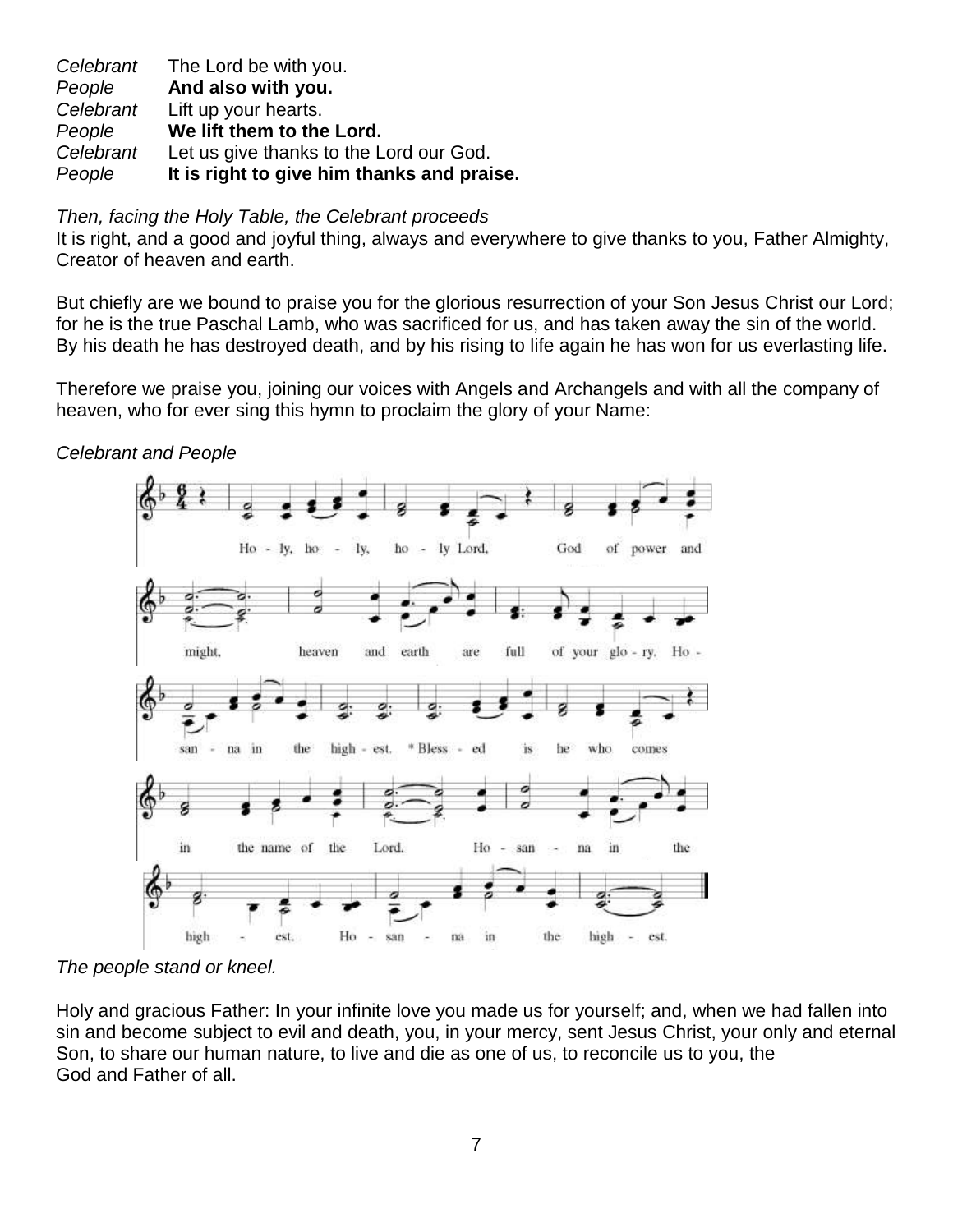He stretched out his arms upon the cross, and offered himself, in obedience to your will, a perfect sacrifice for the whole world. At the following words concerning the bread, the Celebrant is to hold it, or lay a hand upon it; and at the words concerning the cup, to hold or place a hand upon the cup and any other vessel containing wine to be consecrated.

On the night he was handed over to suffering and death, our Lord Jesus Christ took bread; and when he had given thanks to you, he broke it, and gave it to his disciples, and said, "Take, eat: This is my Body, which is given for you. Do this for the remembrance of me."

After supper he took the cup of wine; and when he had given thanks, he gave it to them, and said, "Drink this, all of you: This is my Blood of the new Covenant, which is shed for you and for many for the forgiveness of sins. Whenever you drink it, do this for the remembrance of me."

Therefore we proclaim the mystery of faith:

*Celebrant and People* **Christ has died. Christ is risen. Christ will come again.**

We celebrate the memorial of our redemption, O Father, in this sacrifice of praise and thanksgiving. Recalling his death, resurrection, and ascension, we offer you these gifts.

Sanctify them by your Holy Spirit to be for your people the Body and Blood of your Son, the holy food and drink of new and unending life in him. Sanctify us also that we may faithfully receive this holy Sacrament, and serve you in unity, constancy, and peace; and at the last day bring us with all your saints into the joy of your eternal kingdom.

All this we ask through your Son Jesus Christ. By him, and with him, and in him, in the unity of the Holy Spirit all honor and glory is yours, Almighty Father, now and for ever. **Amen**.

And now, as our Savior Christ has taught us, we are bold to say,

*People and Celebrant* **Our Father, who art in heaven, hallowed be thy Name, thy kingdom come, thy will be done, on earth as it is in heaven. Give us this day our daily bread. And forgive us our trespasses, who trespass against us. And lead us not into temptation, but deliver us from evil. For thine is the kingdom, and the power, and the glory, for ever and ever. Amen.**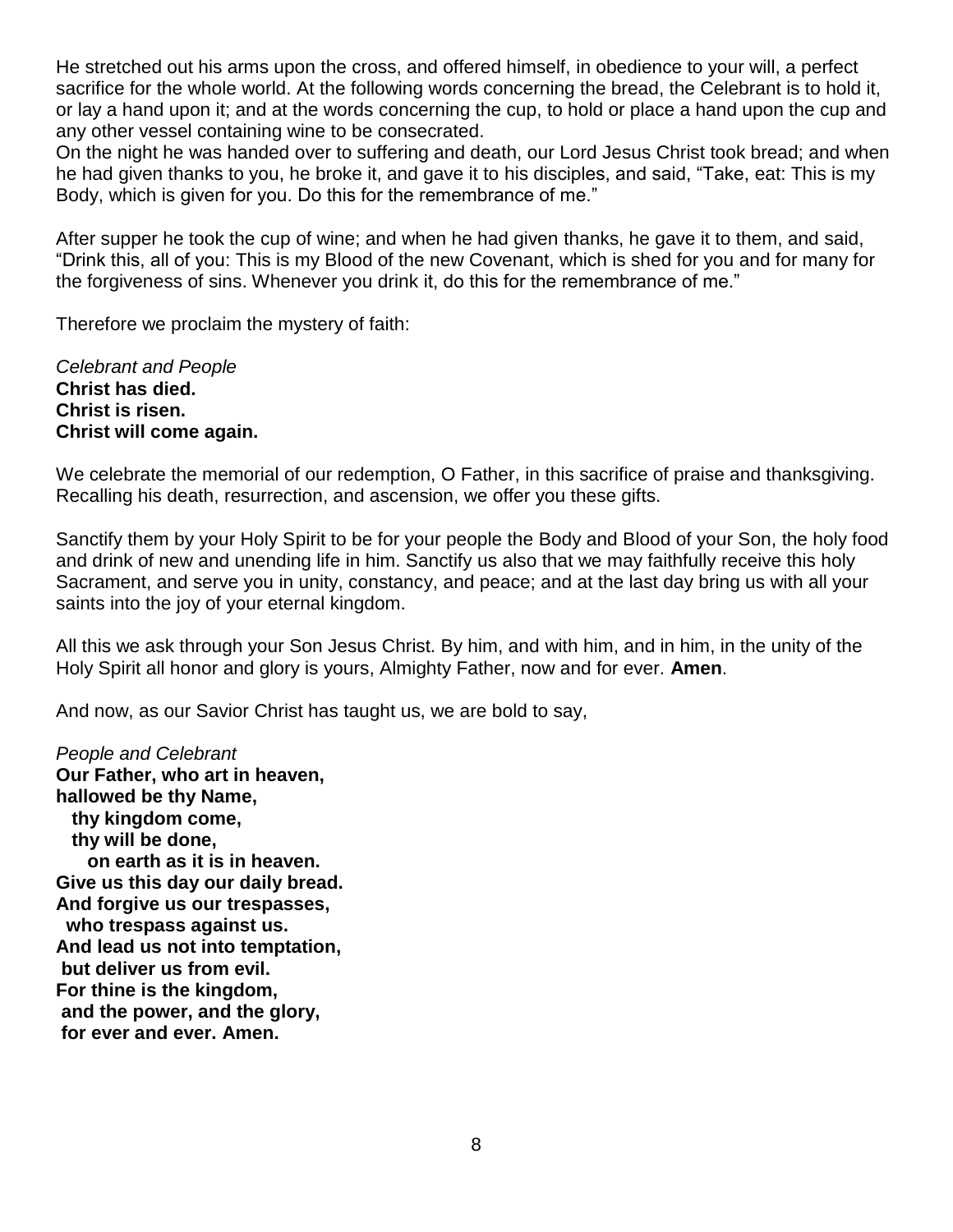## **The Breaking of the Bread**

*The Celebrant breaks the consecrated Bread. A period of silence is kept.*

[Alleluia.] Christ our Passover is sacrificed for us; **Therefore let us keep the feast.** [**Alleluia**.]

The Gifts of God for the People of God. Take them in remembrance that Christ died for you, and feed on him in your hearts by faith, with thanksgiving.

*Please come to the altar rail to receive the bread and a small cup of wine. As you leave the altar area, place the empty cup in the bin provided so the glasses may be cleaned.* 

The Body of Christ, the bread of heaven. [**Amen**.] The Blood of Christ, the cup of salvation. [**Amen**.]

**Communion Hymn** *Come Risen Lord and Deign to Be Our Guest* #306 Hymnal 1982

- 1 Come, risen Lord, and deign to be our guest; nay, let us be thy guests; the feast is thine; thyself at thine own board make manifest in thine own Sacrament of Bread and Wine.
- 2 We meet, as in that upper room they met; thou at the table, blessing, yet dost stand: 'This is my Body'; so thou givest yet: faith still receives the cup as from thy hand.
- 3 One body we, one Body who partake, one Church united in communion blest; one Name we bear, one Bread of life we break, with all thy saints on earth and saints at rest.
- 4 One with each other, Lord, for one in thee, who art one Savior and one living Head; then open thou our eyes, that we may see; be known to us in breaking of the Bread.

#### **Post-communion Prayer**

Let us pray.

**Almighty and everliving God, we thank you for feeding us with the spiritual food of the most precious Body and Blood of your Son our Savior Jesus Christ; and for assuring us in these holy mysteries that we are living members of the Body of your Son, and heirs of your eternal kingdom.**

(continued)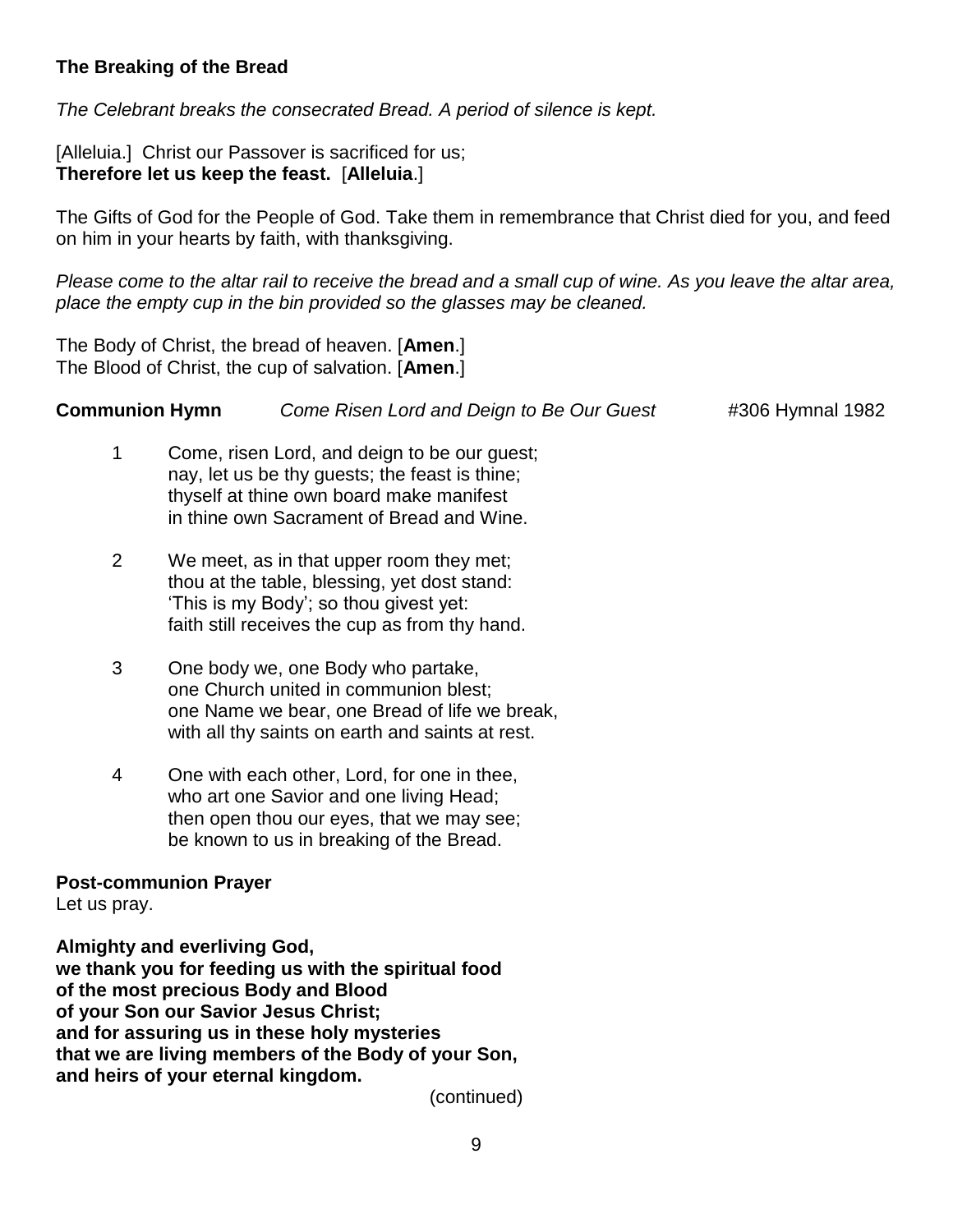**And now, Father, send us out to do the work you have given us to do, to love and serve you as faithful witnesses of Christ our Lord. To him, to you, and to the Holy Spirit, be honor and glory, now and for ever. Amen.**

#### **Blessing**

The God of peace, who brought again from the dead our Lord Jesus Christ, the great Shepherd of the sheep, through the blood of the everlasting covenant, make you perfect in every good work to do his will, working in you that which is well-pleasing in his sight; and the blessing of God Almighty, the Father, the Son, and the Holy Spirit, be among you, and remain with you always. **Amen***.*

**Closing Hymn Christ for the World We Sing <b>Example 2018** 2019 2020 **Closing Hymnal 1982** 

- 1 Christ for the World We Sing The world to Christ we bring with loving zeal; the poor, and them that mourn, the faint and overborne, sin-sick and sorrow-worn, whom Christ doth heal.
- 2 Christ for the world we sing! The world to Christ we bring with fervent prayer; the wayward and the lost, by restless passions tossed, redeemed at countless cost from dark despair.
- 3 Christ for the world we sing! The world to Christ we bring with one accord; with us the work to share, with us reproach to dare, with us the cross to bear, for Christ our Lord.
- 4 Christ for the world we sing! The world to Christ we bring with joyful song; the new-born souls, whose days, reclaimed from error's ways, inspired with hope and praise, to Christ belong.

*Celebrant* Alleluia, alleluia. Let us go forth into the world, rejoicing in the power of the Spirit. *People* **Thanks be to God. Alleluia, alleluia.**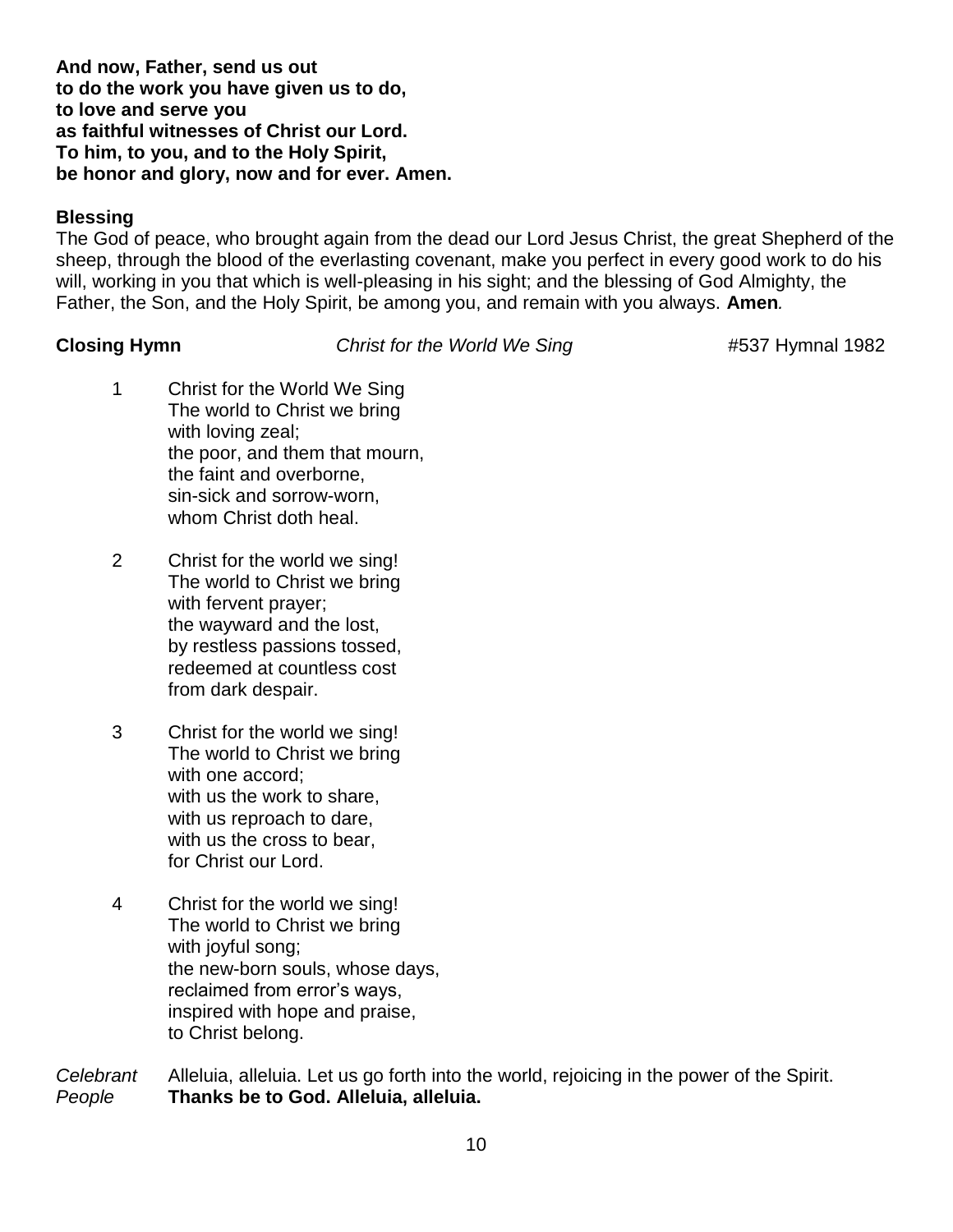*The flowers that beautify our altar today were given by Jean Bertrand in loving memory of Jeanne Kingsbury.*

#### **Those serving today**

Kam Anderson, reader; Lisa DeLong, greeter Elizabeth Salomé and Deborah Aylesworth, Altar Guild servers Mary Ellen Eichmann, Flower delivery; Meg Pappas, Coffee hour *On May 29, Bill Lutz will read, Sidney Coursen will greet, Bill Walsman will be the coffee host.* 

## *Thank you to organist Pat Hagel who is back with us for two Sundays while Nancy McCarthy is on vacation.*

## **Christ Church Mission Statement**

Our mission at Christ Church is to invite all people to celebrate with us in our worship and service of God, so that together we may make Christ's love known in our world.

## **Christ Church Staff**

The Rev. Donna Foughty, Rector Nancy McCarthy, Music Director Todd Woolley, Sexton Lisa Berman, Parish Administrato**r**

#### **Vestry**

Bill Walsman, Kam Anderson, Wardens Karen Butler, Treasurer; Lisa Delong, Assistant Treasurer; Bob Lawton, Clerk, Jennifer Lutz & Todd Woolley, Members

## **Clergy Associates**

The Rev. Darwin L. Price The Rev. Stephen Shuart

## **Christ Church Episcopal**

671 Route 28, Harwich Port, MA 02646 508-432-1787 [www.christepiscopalharwich.org](http://www.christepiscopalharwich.org/) [christchurchharwichport@comcast.net](mailto:christchurchharwichport@comcast.net)